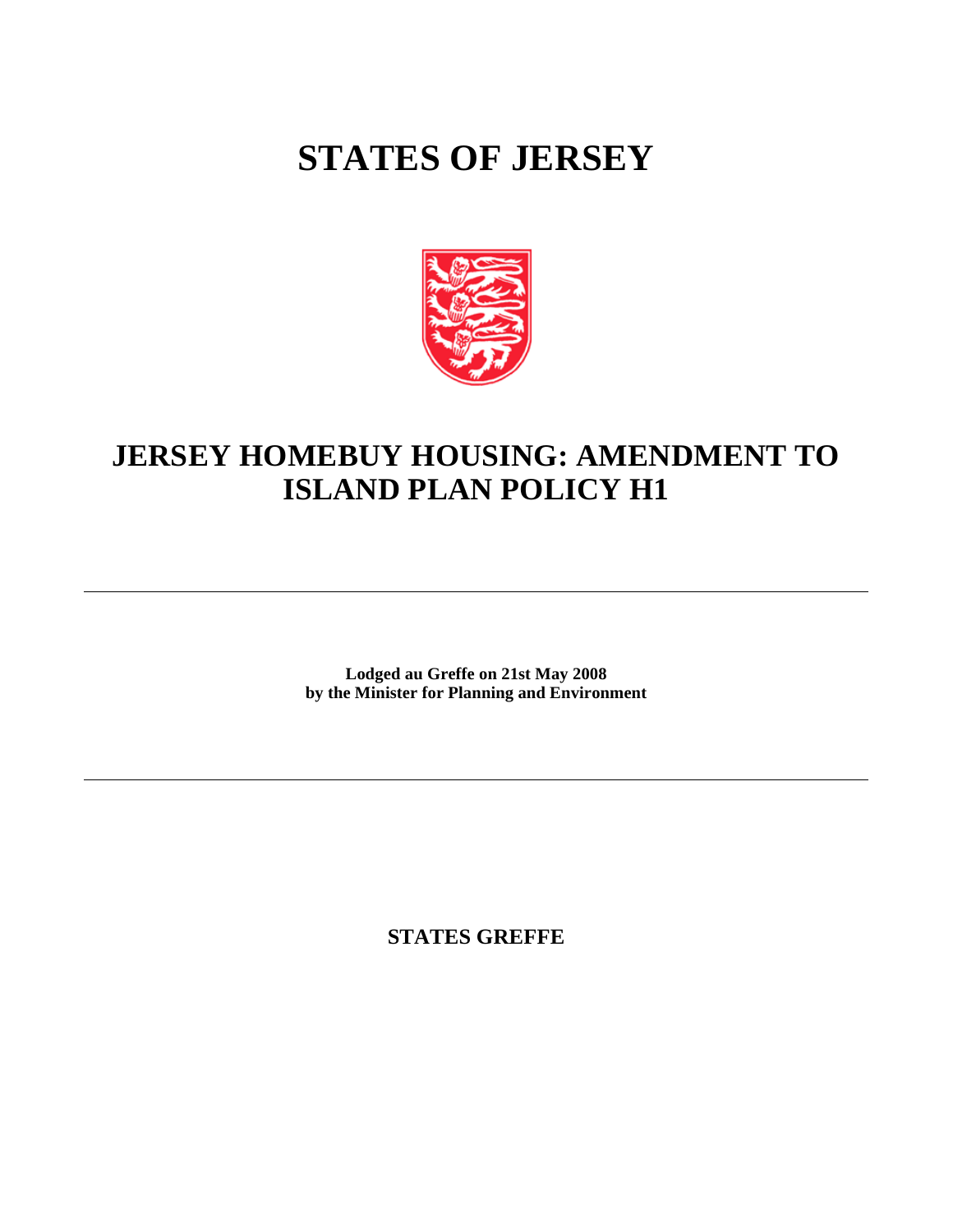### **PROPOSITION**

#### **THE STATES are asked to decide whether they are of opinion**

 to refer to their Act dated 11th July 2002 in which they approved the Island Plan 2002 and, inter alia, Policy H1 and to amend that policy to include provision for "Jersey Homebuy housing" within the definition of Category A housing for the remaining H2 housing sites, and to agree to –

#### *On Page 8.3 of the Jersey Island Plan 2002*

(a) insert, after paragraph 8.18, the following new paragraph  $-$ 

#### "8.18a

There is also a need for housing which addresses the need of those with incomes too great to be eligible for social rented housing, but who are unable to afford to buy the cheapest first time buyer home even with the assistance of a loan. In order to meet this need a category of housing will be introduced which will enable first time buyers who fall within this range to buy first time buyer properties without paying the full first time buyer price. There will be appropriate arrangements for the repayment in due course to the vendor of the balance of the purchase price"; and

#### *On Page 8.4 of the Jersey Island Plan 2002*

 (b) insert, after the bullet point "States, Parish and Housing Trust Rental Housing (including sheltered housing)" a new bullet point as follows – "Jersey Homebuy Housing";

#### *On Page 8.13 of the Jersey Island Plan 2002*

 (c) In the third paragraph of "Policy H1 – Provision of Homes" after the words "first time buyer homes" delete the word "and"; and after the words "social rented homes" insert the words "and/or Jersey Homebuy housing, in such proportions as the Minister shall determine, having regard to the most recent available evidence on housing need and housing supply,".

#### MINISTER FOR PLANNING AND ENVIRONMENT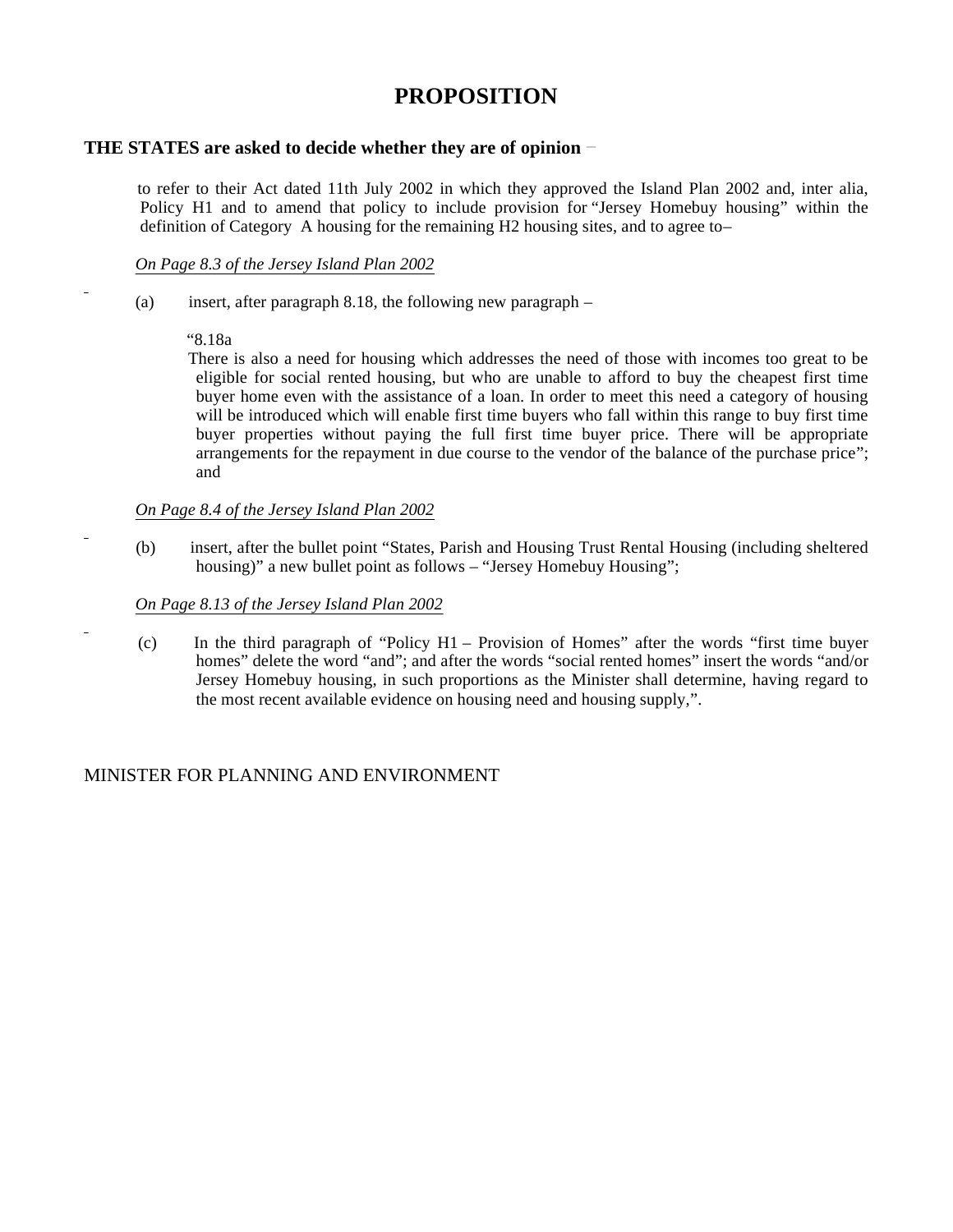#### **REPORT**

#### **Introduction**

- 1. Following a sustained period of economic growth in the last few years, house prices have risen sharply. As a consequence, it has become increasingly difficult for households to access home ownership. The average annual growth rate in house prices in Jersey since 1990 of 6.8% are greater than that of earnings (5.3%). More recently (2008), average house prices have risen dramatically by as much as 28% over the previous year. As the gap between house prices and average income widens, the issue of affordability becomes a major concern for a growing number of Jersey residents. Consequently, for many young Jersey people, the prospect of gaining a foothold on the property ladder has become remote. The latest Housing Needs Survey (2007) confirms that housing affordability is a major problem in Jersey and that it is not confined to the lowest incomes but affects many people on average and above average salaries. These are people with incomes too high to be eligible for social rented accommodation but unable to afford, even with a loan, the cheapest first time buyer home. They are stuck in the middle in an "intermediate housing" market". The survey indicates that of the 1655 households intending to leave the Island over the next five years, 40% identify their inability to afford to buy a property as the reason for wishing to leave. (See further analysis of the Housing Needs Survey 2007 in Appendix 1.)
- 2. Against this backdrop, the States Strategic Plan 2006 2011 sets the objective of a 'good standard of affordable accommodation for all' and increased levels of home ownership in Jersey. For this to be achieved there is an urgent need to provide a suitable mechanism to deliver a wider range of affordable housing solutions. This report proposes the introduction of a new form of affordable housing, which will provide additional opportunities for those who cannot currently afford a home in the open market. In the local context we are calling this "Jersey Homebuy housing".

#### **Jersey Homebuy housing**

3. Jersey Homebuy housing can be defined as follows –

 *Jersey Homebuy is housing where the purchaser buys the whole property, but initially pays only such part of the first time buyer housing value as may be determined by the Minister for Planning and Environment. The legal arrangements regulating the unpaid balance of the full value must be approved by the Minister for Housing and the property must remain in the first time buyer market in perpetuity.*

- 4. In the UK, similar schemes have been available for some time and have the common theme of being cheaper than open market housing, but achieve this through a variety of mechanisms. The two common elements are that: the purchaser pays less than 100% of the market price of the property; and there is a form of 'gateway' to ensure that those eligible are unable to purchase housing in the unrestricted open market. Terms vary in relation to arrangements for repairs and maintenance and provisions for what happens when the purchaser sells the property.
- 5. It is important to define the policy aims of Jersey Homebuy in broad terms, as new models may become available during the lifetime of the revised Island Plan. An acceptable approach has been produced by the Housing Department. Appendix 2 sets out a proposed framework for the operation of the model.
- 6. Under the proposed Jersey Homebuy scheme, the purchaser buys the property outright but only pays a percentage of the total first time buyer market price at the time of purchase. What happens to the remaining (deferred) percentage will be regulated by arrangements approved by the Minister for Planning and Environment and Minister for Housing as explained below. In reality, it is anticipated that most owners of Jersey Homebuy properties will retain the property for a long period, given that their personal circumstances would need to change substantially to enable them to move to a property at full market price.
- 7. Where a site is zoned for Category A housing, 55% of the units will be sold to first time buyers at the market rate. Of the 45% of units originally intended as social-rented homes, the Minister for Planning and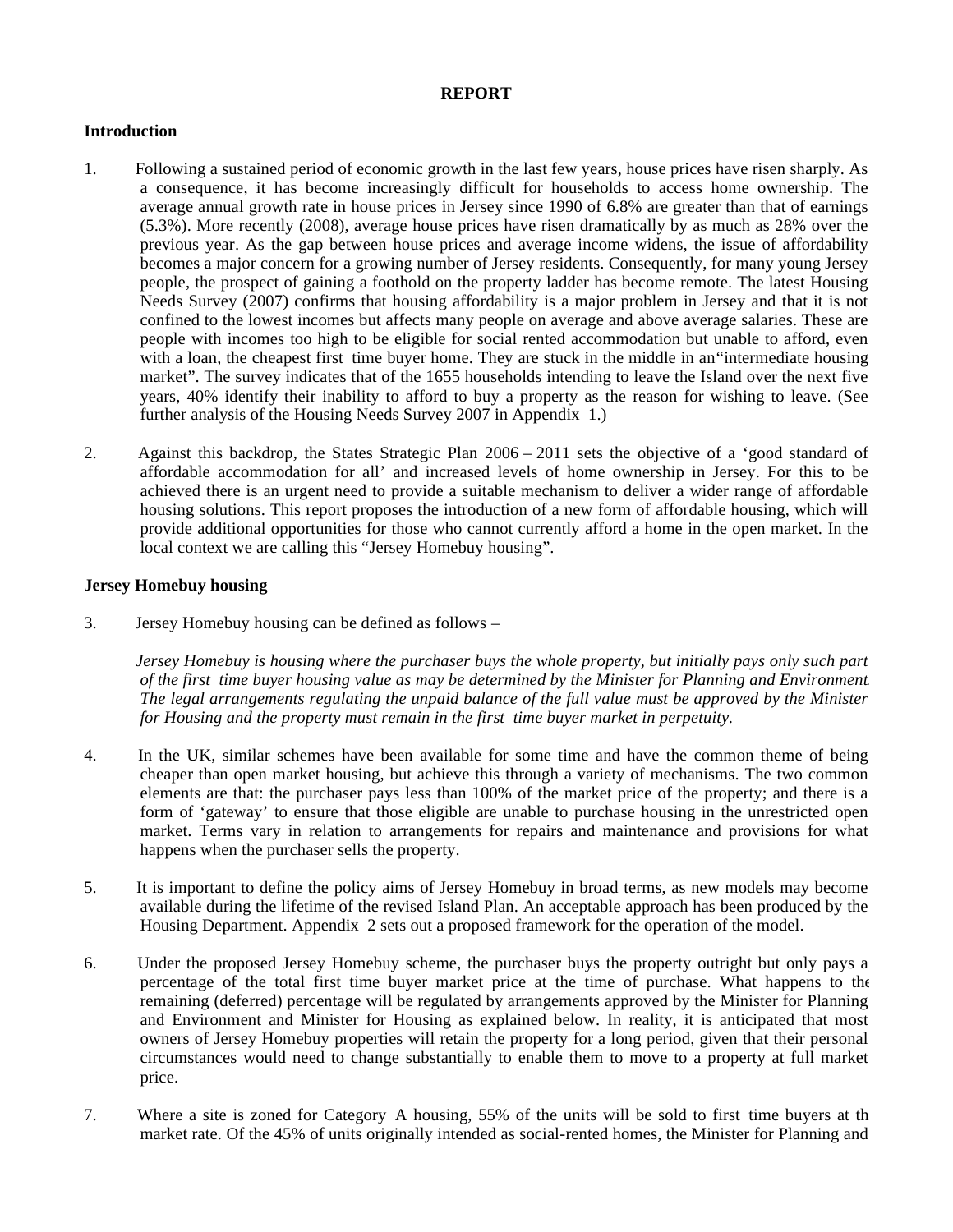- Environment will determine the division between social rented housing and Jersey Homebuy housing, based on an assessment of needs at the time (which is to be set out by the Minister in Supplementary Planning Guidance). He will also give direction as to the level of discount to be provided for the Jersey Homebuy housing. Initially, the discount is to be set at 35% of the first time buyer price.
- 8. Ensuring that Jersey Homebuy housing is only made available to those who need it and not those with the means to buy in the first time buyer market will be fundamental to the success of the scheme. This will require means-testing. The Housing Department operates an existing means-testing system for access to States rental accommodation and in providing nominations to the Housing Trusts and it is considered feasible for this existing process to be extended to provide a complete 'Gateway' to affordable housing including social rented accommodation and Jersey Homebuy housing.
- 9. To qualify as eligible for Jersey Homebuy housing, purchasers will need to satisfy the Minister for Housing that they genuinely cannot compete to purchase in the 'open' first time buyer market. Some bar in terms of maximum income is required; otherwise Jersey Homebuy homes might in practice be no more affordable than ordinary first time buyer housing. The proposed model set out in Appendix 3 explain how such a gateway will work. In selling the Jersey Homebuy homes on a site, the not-for- profit body will be required to ensure that those units are only sold to those applicants who can demonstrate that they have been approved as eligible by the Minister for Housing.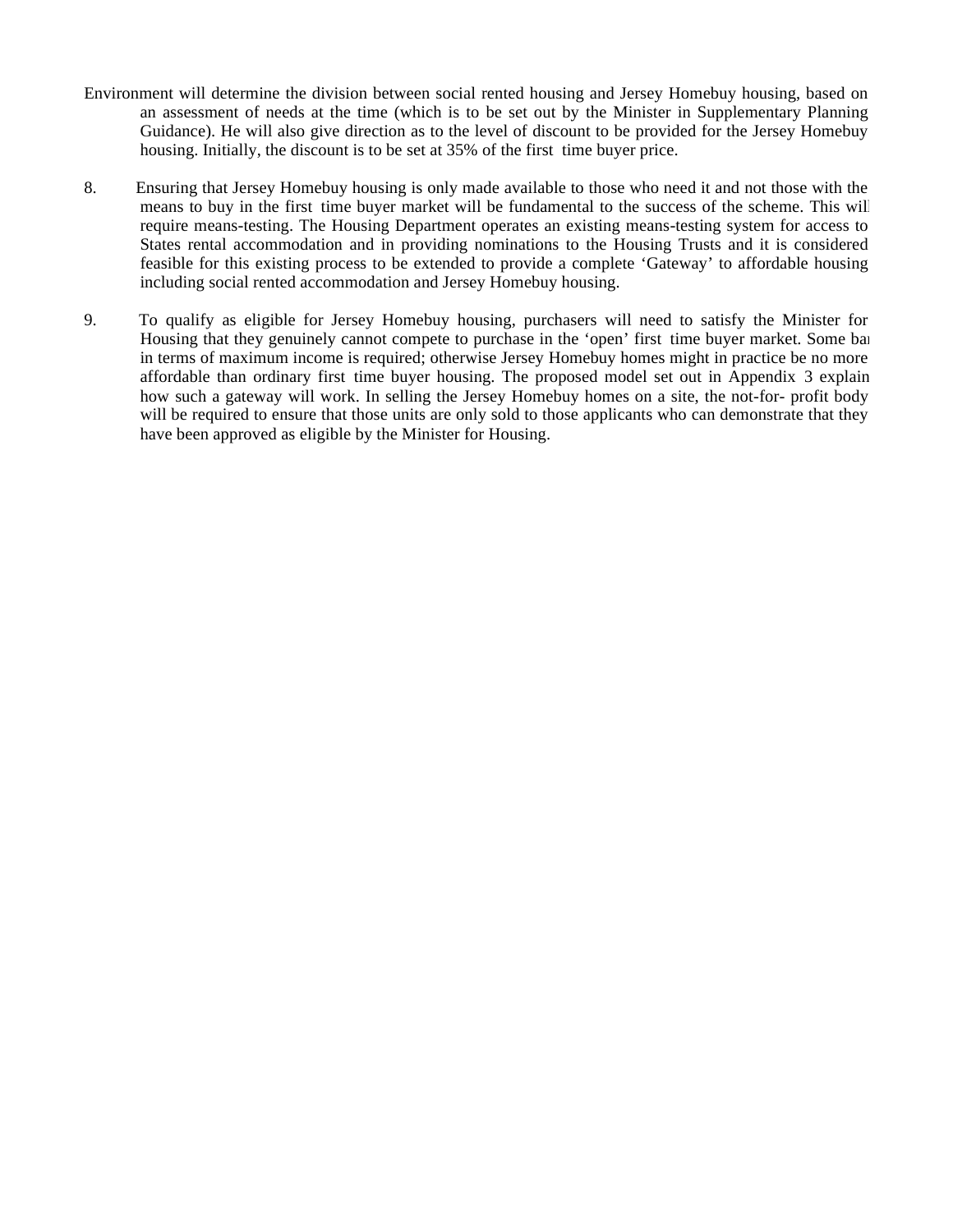#### **An example of how Jersey Homebuy could operate in practice (for a three bed home):**

Applicant T has an income of £900 p.w.  $\mathcal{L}46,800$  p.a.) and having been meanstested through the Gateway is approved as being eligible for Jersey Homebuy housing.

The home he wishes to buy is valued at £400,000 and being a unit categorized for Jersey Homebuy housing is subject to a 35% discount on the first time buyer value, bringing the purchase price down to  $\text{\pounds}260,000$ .

T buys the property outright, but only pays 65% of the first time buyer value at this stage. Over 25 years, Ts monthly mortgage repayments on a loan of £260,000 will be (at current rates) £1,675 per month, which reduces significantly after allowing for mortgage interest tax relief.

If, after 10 years, T decides to sell the property, T receives 65% of the proceeds from the sale, minus the outstanding mortgage principal and fees; the not-for-profit body holding the second charge receives the other 35% of the sale proceeds.

Thereafter, all future sales are at the full first time buyer market value.

#### **The Development of Sites for the Jersey Homebuy model**

- 10. On completion of the scheme, the affordable housing elements are delivered through one of two mechanisms (or a combination of the two):
- 11. The developer sells the social rent property to an affordable housing provider (in practice the States or a Housing Trust) who will provide rented housing to 'qualifying persons' (i.e. those qualifying for affordable housing), or
- 12. The developer transfers the property to an appropriate non-profit organisation to administer their sale under the Jersey Homebuy scheme to persons qualifying for Jersey Homebuy housing in accordance with the model outlined in Appendix 3.
- 13. The Minister would place a restriction on the occupation of the Jersey Homebuy dwellings until the developer transfers the designated Jersey Homebuy units to a recognised provider of affordable housing. This could, for example, be a public body, a Parish, a Housing Trust or other approved organisation. There would be a requirement that this be a not-for-profit body, with eventual profits from receipts of deferred payments to be reinvested in the provision of new affordable housing. This could be Jersey Homebuy housing or social rented housing, depending on the housing need at the time the deferred payments accrue. The likelihood is that the not-for-profit body will accumulate the capital it receives to be spent on new affordable housing developments.

#### **Available Housing Sites**

- 14. There are currently three remaining H2 sites which will be required to include Jersey Homebuy housing in the short term –
	- **(a) Site H2 (1) Fields 848, 853 and 854, Bel Royal, St. Lawrence**  development permission has been granted for 102 dwellings and planning obligations drafted to deliver 56 first time buyer and 46 social rent dwellings. The first phase of the development is currently under construction.
	- **(b) Site H2 (8) Fields 190, 191 and 192, La Rue de la Sergente, St. Brelade** a planning application is currently being considered for 16 first time buyer and 13 social rent dwellings.
	- **(c) Site H2 (10) Field 873, St. Lawrence** a planning brief was approved in 2003 for 8 first time buyer and 6 social rented family dwellings, in accordance with the 2002 Island Plan and a planning application has yet to be submitted.

#### **Conclusion and Recommendations**

15. This report and proposition proposes to make minor changes to the policies of the 2002 Island Plan 2002, to include Jersey Homebuy housing within the definition of Category A housing. Accordingly, Policy H1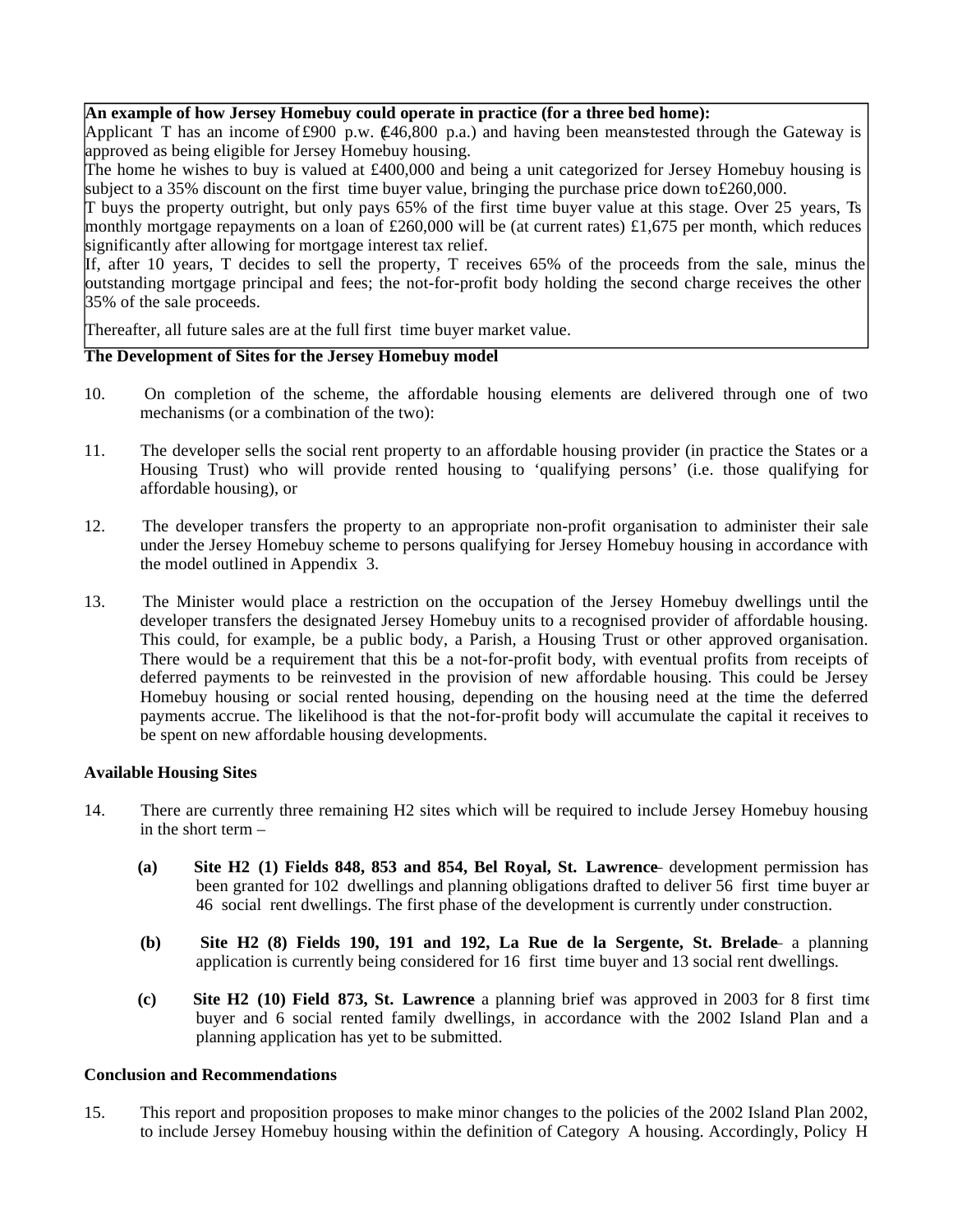- of the 2002 Island Plan is proposed to be amended, thus allowing the Minister to make provision for Jersey Homebuy housing on the remaining H2 housing sites.
- 16. Currently, Jersey Homebuy housing is not defined as a component of Category A housing. Accordingly, this report and proposition seeks to make an interim amendment to the Island Plan, which brings Jersey Homebuy housing within the definition of Category A. Within the current 45% allocation for affordable housing, it would allow for a split between social rented and Jersey Homebuy housing based on available evidence of need and supply, which would be secured through the use of planning obligation agreements.

#### **Financial and manpower implications**

17. There will be nominal financial and manpower implications for the Housing Department in respect of administering the gateway and monitoring the funds accrued by the Non-Profit Organisation.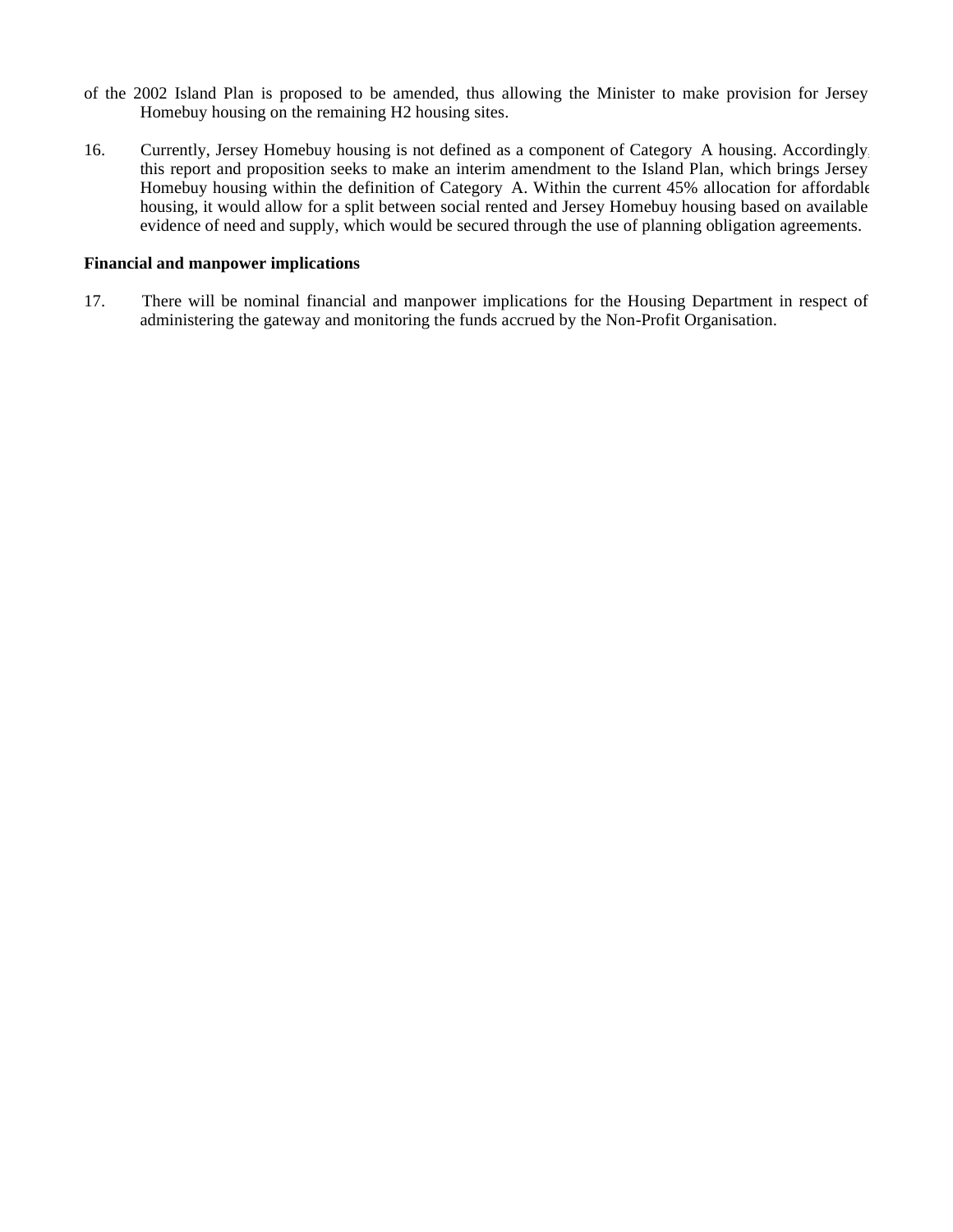#### **Further Analysis from Jersey's Housing Assessment 2008 – 2012 Report on the Housing Needs Survey**

- A1.1 The Recent Housing Needs survey found that there are marked differences between income levels of potential first time buyers, with concealed households (generally children leaving home for the first time) tending to have lower household income than established households. For concealed households, the income distribution peaks at £20,000 – £29,999, with more than a third (36%) of such households within this income band. The income distribution for existing households peaks at £50,000 – £69,999, with more than a quarter (28%) of existing households falling within this income band.
- A1.2 The survey also examined the price ranges for properties that first time buyers would like to purchase and found that around half (47%) of first time buyers were looking to purchase a property priced under £250,000. The value of property that households are able to buy is closely linked to income levels, and the price ranges for property differ for existing and concealed households. The majority of concealed households favour lower-priced properties with two-thirds (68%) looking to purchase properties below £250,000. The distribution for existing households is more evenly spread and there is a slight shift away from the lowest price bracket. About half (53%) of existing households are looking to purchase properties between £200,000 and £350,000.
- A1.3 About three-fifths (62%) of first time buyers plan to purchase a property valued at up to 6 times their household income. Over three-quarters (77%) of existing households, and two-fifths (40%) of concealed households are looking to purchase property up to 6 times their household income. Two-thirds of concealed households intend to purchase property valued at 7 times their annual household income or more. This raises the question of affordability – whether people wishing to purchase property for the first time will actually be able to do so.
- A1.4 When asked for the preferred method of purchasing a property, 9 out of 10 (89%) first time buyers would choose a standard mortgage and less than one in 10 (8%) would choose shared equity. If it were not possible to get a standard mortgage, two-thirds (67%) said they would consider shared equity.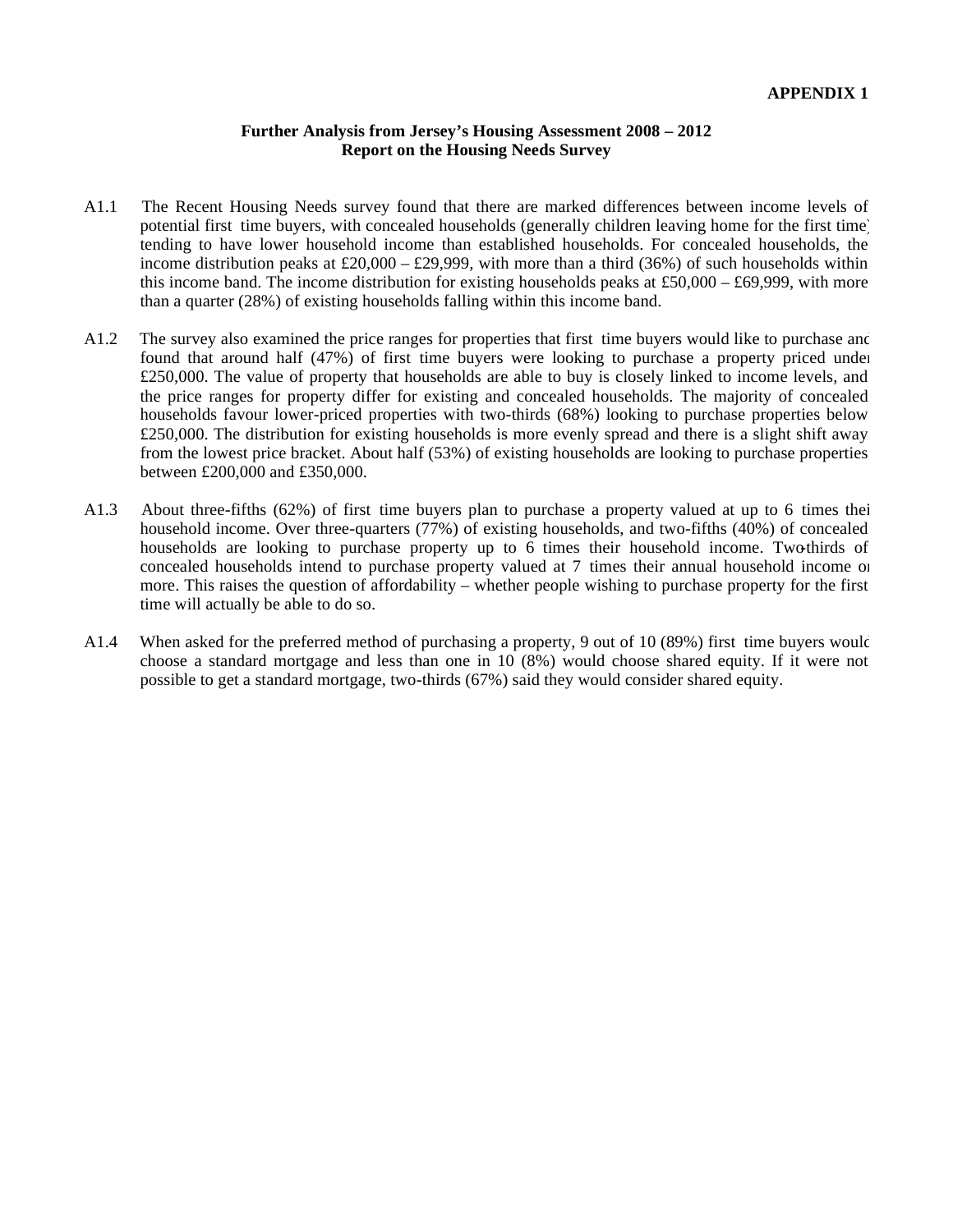#### **Interim provision of Jersey Homebuy on remaining H2 sites: Requirements for proposed schemes**

- A2.1 The Minister for Planning and Environment will require developers and/or affordable housing providers involved with the remaining Island Plan H2 sites to enter into a planning obligation to deliver a mix of first time buyer dwellings and social rented or Jersey Homebuy dwellings. In the case of Jersey Homebuy dwellings, the Minister for Planning and Environment will require the developer to transfer the units to a suitable not-for-profit body who will administer their sale under an appropriate Jersey Homebuy scheme, which is required to include the necessary legal safeguards for the purchasers.
- A2.2 The detailed specification of the Jersey Homebuy scheme, including the requirements to be incorporated in the planning obligation agreement with the developer, will be set out by the Minister for Planning and Environment, in conjunction with the Minister for Housing, in Supplementary Planning Guidance. This policy statement will be updated on a regular basis in the light of the results of the latest Housing Needs Survey.
- A2.3 First time buyer properties will be either unclassified first time buyer properties, for which there will b no discount, or Jersey Homebuy properties, for which the discount will initially be 35%. There will be appropriate arrangements for the repayment in due course to the administering not-for-profit body of the balance of the purchase price for Jersey Homebuy properties.
- A2.4 The Minister for Housing will maintain a register of Jersey Homebuy prospective purchasers. Any first time buyer will be entitled to apply to the Minister for Housing to be entered on the register. Acceptance for the Jersey Homebuy scheme will be determined by the Minister for Housing having regard to the applicant's financial resources.
- A2.5 The Minister for Planning and Environment will determine in respect of any of the sites to which this policy refers what proportion of the dwellings to be constructed on the site shall be –
	- (a) Unclassified first time buyer accommodation. Such accommodation will be able to be sold at full first time buyer price to any first time buyer, whether on the register or not;
	- (b) Intermediate first time buyer accommodation, which will initially be available at 35% discount to a qualifying Jersey Homebuy purchaser; and
	- (c) Social rented housing.